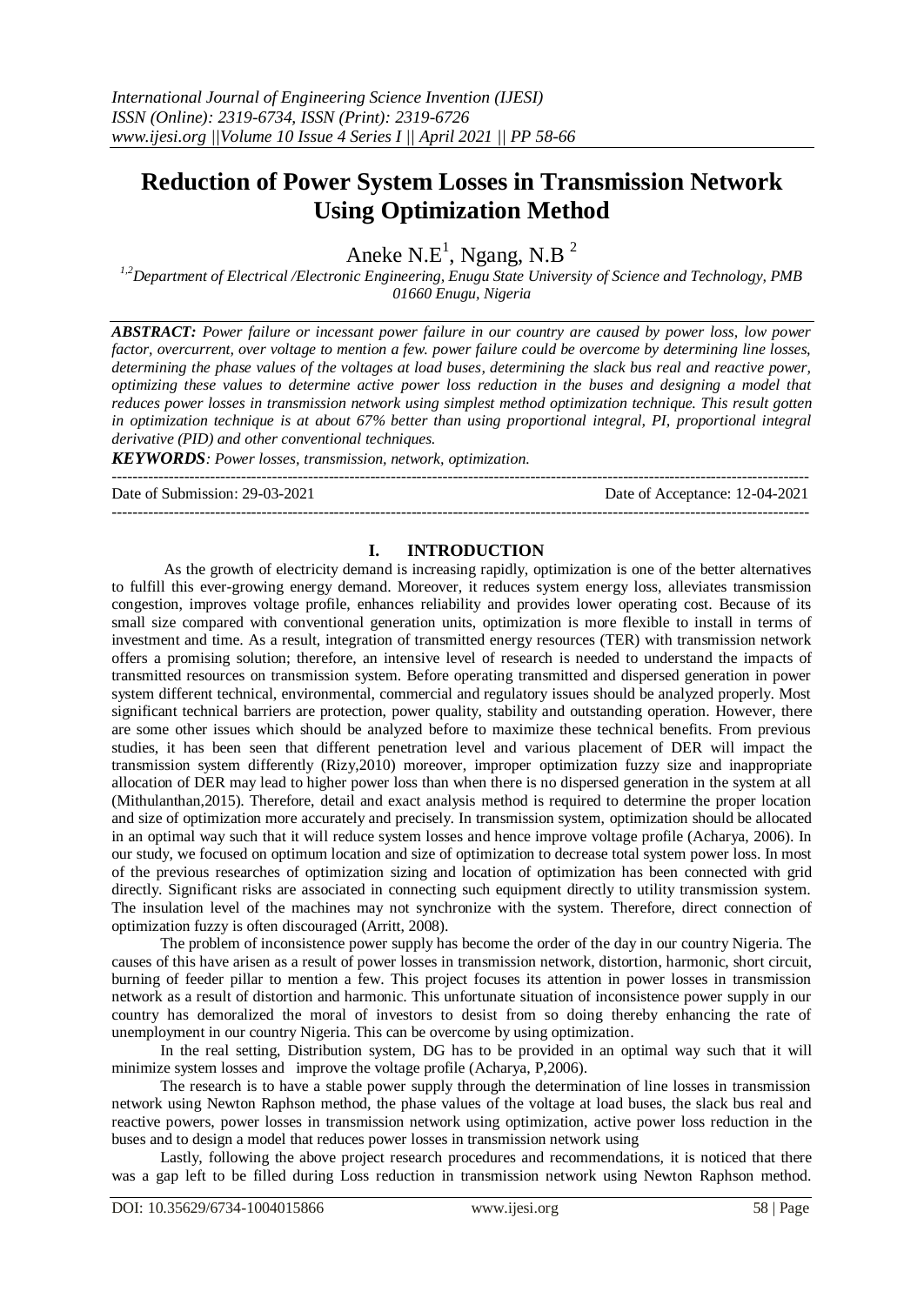Distributed Generation can come from a variety of sources and technology. To analysis the DER impacts, different types of 'generator groups' can be considered (McDermott, 2009). That was the reason for using optimization other than ordinary Transmission STATCOM(TSTATCOM) or with PI controller which cannot reduce loss in transmission network faster. The optimization introduced in this report is part of the transmission system that works better than the PI controller in terms of flexibility, speed and reliability for reduction of voltage fluctuations, harmonic distortions and low power factor to its lowest minimum value. Analytical Procedures involving radial and network distribution systems having different load configurations are given in. (Wang,2004).

## **II. METHODOLOGY**

# **To determine line losses transmission network using NEWTON RAPHSON**

The data employed in this analysis was obtained from the National Control Center (NCC) Osogbo, Osun State, Nigeria. The per unit values of the line impedances were computed on the following base values: Using MATLAB program, the northern Nigeria 330KV network was developed and the load flow was run. The network showing connected devices is depicted in fig. 2. It depicts a solution with Newton – Raphson Power flow algorithm. Tables 1 and 2 show generator records and bus records after load flow, respectively. The results in table 2 show voltage

violation in the p.u. values of buses 1, 7, 8, 9, 10, and 13. The normal range of bus voltages is assumed to be 0.95- 1.05 p.u.[7].

| <b>.</b> |   |                                                          |           |       |              |                           |       |        |           |     |     |                   |
|----------|---|----------------------------------------------------------|-----------|-------|--------------|---------------------------|-------|--------|-----------|-----|-----|-------------------|
| $2 -$    |   | basemva = $330$ ; accuracy = $0.0001$ ; maxiter = $10$ ; |           |       |              |                           |       |        |           |     |     |                   |
| 3        |   | % The impedances are expressed on a 100 MVA base.        |           |       |              |                           |       |        |           |     |     |                   |
| 4        | ÷ | the base is mistakenly stated as 100 MVA.                |           |       |              |                           |       |        |           |     |     |                   |
| 5        | ÷ | Bus                                                      | Bus       | V     |              | Ang ---Load--- ----Gen--- |       |        |           |     |     | Gen Mvar Injected |
| 6        | ÷ | No.                                                      | code p.u. |       | Deg          | MW                        | Mvar  | MW     | Mvar      | Min | Max | Mvar              |
| $7 -$    |   | busdata=[1                                               | 1         | 1.04  | O            | 00.0                      | 0.0   | 0.0    | 0.0       | O   | o   | 0                 |
| 8        |   | 2                                                        | 0         | 1.0   | o            | 00.0                      | 0.0   | 0.0    | 0.0       | о   | o   | o                 |
| 9        |   | 3                                                        | o         | 1.0   | o            | 150.0                     | 120.0 | 0.0    | 0.0       | 0   | 0   | o                 |
| 10       |   | 4                                                        | 0         | 1.0   | o            | 0.0                       | 0.0   | 0.0    | 0.0       | о   | o   | 0                 |
| 11       |   | 5                                                        | о         | 1.0   | 0            | 120.0                     | 60.0  | 0.0    | 0.0       | о   | 0   | 0                 |
| 12       |   | 6                                                        | 0         | 1.0   | o            | 140.0                     | 90.0  | 0.0    | 0.0       | 0   | o   | 0                 |
| 13       |   | 7                                                        | о         | 1.0   | 0            | 0.0                       | 0.0   | 0.0    | 0.0       | о   | o   | 0                 |
| 14       |   | 8                                                        | 0         | 1.0   | o            | 110.0                     | 90.0  | 0.0    | 0.0       | 0   | o   | 0                 |
| 15       |   | 9.                                                       | 0         | 1.0   | o            | 80.0                      | 50.0  | 0.0    | 0.0       | 0   | o   | 0                 |
| 16       |   | 10                                                       | 2         | 1.035 | o            | 0.0                       | 0.0   | 200.0  | 0.0       | 0   | 180 | 0                 |
| 17       |   | 11                                                       | 2         | 1.03  | o            | 0.0                       | 0.0   | 160.0  | 0.0       | 0   | 120 | $0]$ ;            |
| 18       |   |                                                          |           |       |              |                           |       |        |           |     |     |                   |
| 19       | ÷ | Bus                                                      | Bus       |       | $\mathbb{R}$ | x                         |       | 1/2B   |           |     |     |                   |
| 20       | ÷ | No.                                                      | No.       |       | p.u.         | p.u.                      |       | p.u.   |           |     |     |                   |
| $21 -$   |   | $linedata=[1]$                                           | 2         |       | 0.00         | 0.06                      |       | 0.0000 | 1         |     |     |                   |
| 22       |   | 2                                                        | 3         |       | 0.08         | 0.30                      |       | 0.0004 | 1         |     |     |                   |
| 23       |   | 2                                                        | 6         |       | 0.12         | 0.45                      |       | 0.0005 | 1         |     |     |                   |
| 24       |   | 3                                                        | 4         |       | 0.10         | 0.40                      |       | 0.0005 | 1         |     |     |                   |
| 25       |   | 3                                                        | 6         |       | 0.04         | 0.40                      |       | 0.0005 | 1         |     |     |                   |
| 26       |   | 4                                                        | 6         |       | 0.15         | 0.60                      |       | 0.0008 | 1         |     |     |                   |
| 27       |   | 4                                                        | 9         |       | 0.18         | 0.70                      |       | 0.0009 | 1         |     |     |                   |
| 28       |   | 4                                                        | 10        |       | 0.00         | 0.08                      |       | 0.0000 | 1         |     |     |                   |
| 29       |   | 5                                                        | 7         |       | 0.05         | 0.43                      |       | 0.0003 | 1         |     |     |                   |
| 30       |   | 6                                                        | 8         |       | 0.06         | 0.48                      |       | 0.0000 | 1         |     |     |                   |
| 31       |   | 7                                                        | 8         |       | 0.06         | 0.35                      |       | 0.0004 | 1         |     |     |                   |
| 32       |   | 7                                                        | 11        |       | 0.00         | 0.10                      |       | 0.0000 | 1         |     |     |                   |
| 33       |   | 8                                                        | 9         |       | 0.052        | 0.48                      |       | 0.0000 | $1$ $\pm$ |     |     |                   |

**Fig 1: Newton Raphson 330kv power flow result**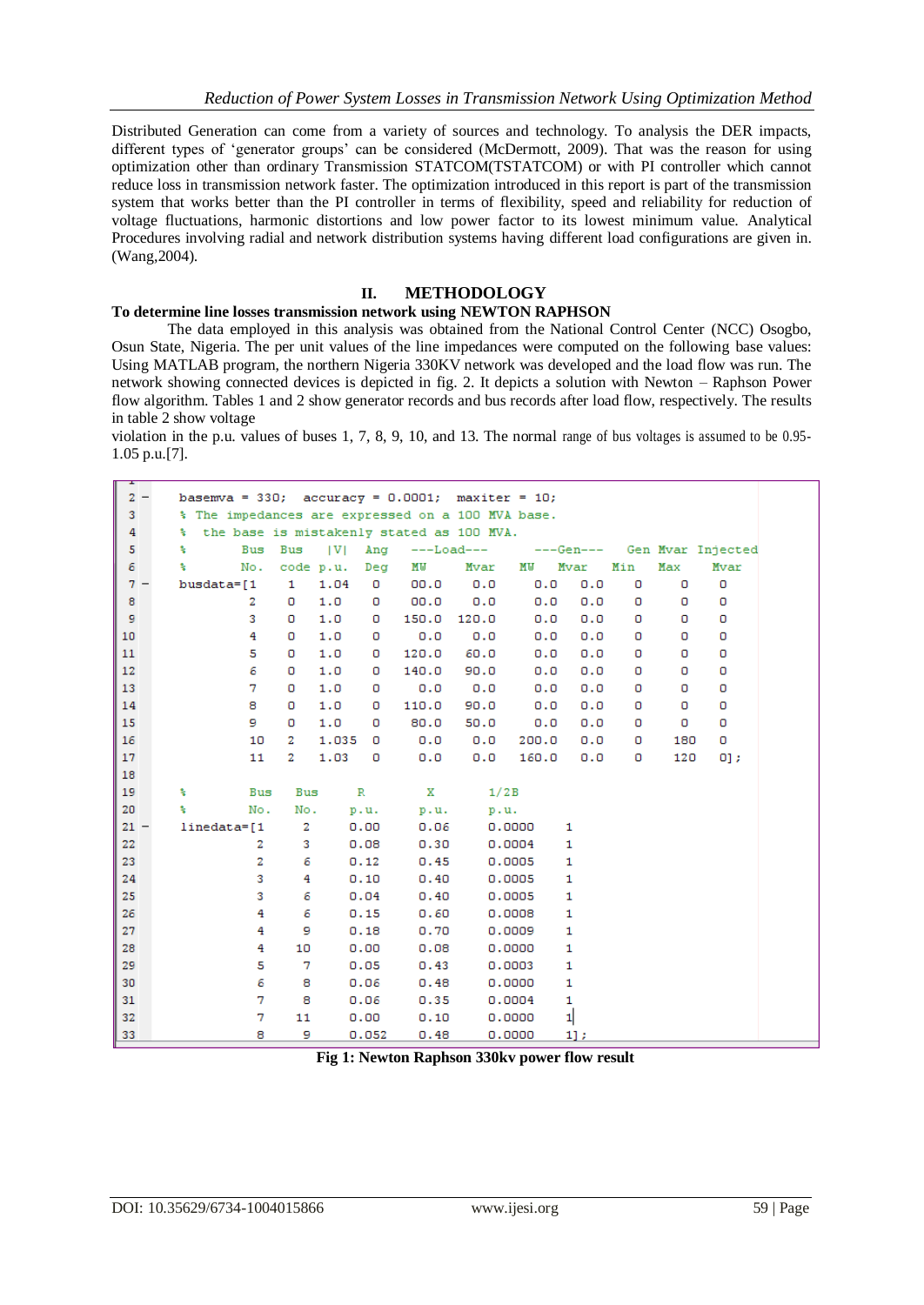| ÷               | <b>Bus</b> | <b>Bus</b> | $\mathbf{R}$ | x    | 1/2B   |                                                                       |
|-----------------|------------|------------|--------------|------|--------|-----------------------------------------------------------------------|
| ÷               | No.        | No.        | p.u.         | p.u. | p.u.   |                                                                       |
| $linedata=1$    |            | 2          | 0.00         | 0.06 | 0.0000 | 1                                                                     |
|                 | 2          | з          | 0.08         | 0.30 | 0.0004 | 1                                                                     |
|                 | 2          | 6          | 0.12         | 0.45 | 0.0005 | 1                                                                     |
|                 | 3          | 4          | 0.10         | 0.40 | 0.0005 | 1                                                                     |
|                 | з          | 6          | 0.04         | 0.40 | 0.0005 | 1                                                                     |
|                 | 4          | 6          | 0.15         | 0.60 | 0.0008 | 1                                                                     |
|                 | 4          | 9          | 0.18         | 0.70 | 0.0009 | 1                                                                     |
|                 | 4          | 10         | 0.00         | 0.08 | 0.0000 | 1                                                                     |
|                 | 5          | 7          | 0.05         | 0.43 | 0.0003 | 1                                                                     |
|                 | 6          | 8          | 0.06         | 0.48 | 0.0000 | 1                                                                     |
|                 | 7          | 8          | 0.06         | 0.35 | 0.0004 | 1                                                                     |
|                 | 7          | 11         | 0.00         | 0.10 | 0.0000 | 1                                                                     |
|                 | 8          | 9          | 0.052        | 0.48 | 0.0000 | 1];                                                                   |
| ÷               | Gen.       | Ra         | xd'          |      |        |                                                                       |
| $qendata = [ 1$ |            | o          | 0.20         |      |        |                                                                       |
|                 | 10         | o          | 0.15         |      |        |                                                                       |
|                 | 11         | o          | 0.251:       |      |        |                                                                       |
|                 | $1f$ ybus  |            |              |      |        | % Forms the bus admittance matrix                                     |
|                 | lfnewton   |            |              |      |        | * Power flow solution by Newton-Raphson method                        |
|                 | busout     |            |              |      |        | * Prints the power flow solution on the screen                        |
|                 |            |            |              |      |        | Zbus=zbuildpi(linedata, gendata, yload)%Forms Zbus including the load |
|                 |            |            |              |      |        | symfault (linedata, Zbus, V) % 3-phase fault including load current   |
|                 |            |            |              |      |        |                                                                       |

**Continuation of fig 1: Newton Raphson 330kv power flow result**

|                                                                        | Power Flow Solution by Newton-Raphson Method |           |         |                  |         |                  |          |  |  |
|------------------------------------------------------------------------|----------------------------------------------|-----------|---------|------------------|---------|------------------|----------|--|--|
|                                                                        | Maximum Power Mismatch = $2.83789e - 007$    |           |         |                  |         |                  |          |  |  |
|                                                                        | No. of Iterations = $10$                     |           |         |                  |         |                  |          |  |  |
|                                                                        |                                              |           |         |                  |         |                  |          |  |  |
| Bus                                                                    | Voltage                                      | Angle     |         | ------Load------ |         | ---Generation--- | Injected |  |  |
| No.                                                                    | Mag.                                         | Degree    | MU      | Mvar             | ΜW      | Mvar             | Mvar     |  |  |
|                                                                        |                                              |           |         |                  |         |                  |          |  |  |
| 1                                                                      | 1,040                                        | 0.000     | 0.000   | 0.000            | 280.945 | 234.260          | 0.000    |  |  |
| 2                                                                      | 1,000                                        | $-2.815$  | 0.000   | 0.000            | 0.000   | 0.000            | 0.000    |  |  |
| 3                                                                      | 0.865                                        | $-9.857$  | 150,000 | 120,000          | 0.000   | 0.000            | 0.000    |  |  |
| 4                                                                      | 0.957                                        | $-7.229$  | 0.000   | 0.000            | 0.000   | 0.000            | 0.000    |  |  |
| 5                                                                      | 0.764                                        | $-32.321$ | 120,000 | 60,000           | 0.000   | 0.000            | 0.000    |  |  |
| 6                                                                      | 0.835                                        | $-12.945$ | 140,000 | 90.000           | 0.000   | 0.000            | 0.000    |  |  |
| 7                                                                      | 0.911                                        | $-20.108$ | 0.000   | 0.000            | 0.000   | 0.000            | 0.000    |  |  |
| 8                                                                      | 0.784                                        | $-21.606$ | 110,000 | 90,000           | 0.000   | 0.000            | 0.000    |  |  |
| 9                                                                      | 0.763                                        | $-20.335$ | 80.000  | 50.000           | 0.000   | 0.000            | 0.000    |  |  |
| 10                                                                     | 1.005                                        | $-4.339$  | 0.000   | 0.000            | 200.000 | 204.496          | 0.000    |  |  |
| 11                                                                     | 0.980                                        | $-16.995$ | 0.000   | 0.000            | 160,000 | 227.795          | 0.000    |  |  |
|                                                                        |                                              |           |         |                  |         |                  |          |  |  |
| Total                                                                  |                                              |           | 600,000 | 410,000          | 640.945 | 666.550          | 0.000    |  |  |
| $A.$ M $A$ $B - 1$ $B - 1$ $C = 2201 - 1$<br>$\mathbf{E}^{\mathbf{a}}$ |                                              |           |         |                  |         |                  |          |  |  |

**Fig. 2: Newton Raphson 330kv power flow result.**

Fig. 2 shows the result obtained when newton Raphson 330kv transmission loss reduction is simulated. The result obtained herein is 640KVA load. This result shows that the reduction is not good enough that is the reason for using optimization method to get considerable loss reduction in 330kv transmission line.

## **To determine the phasor values of the voltage at load buses**

One-line diagram of a simple three – bus power system with generation at bus 1. The magnitude of voltage at bus 1 is adjusted to 1.05 per unit. The scheduled loads at buses 2 and 3 are as marked on the diagram. Line impedances are marked in per unit on a 100 MVA base and initial power loss in the system before using optimization are  $PL_{12} = 150$  mw  $PL_{13} = 153.94$  mw and  $PL_{23} = 120$  mw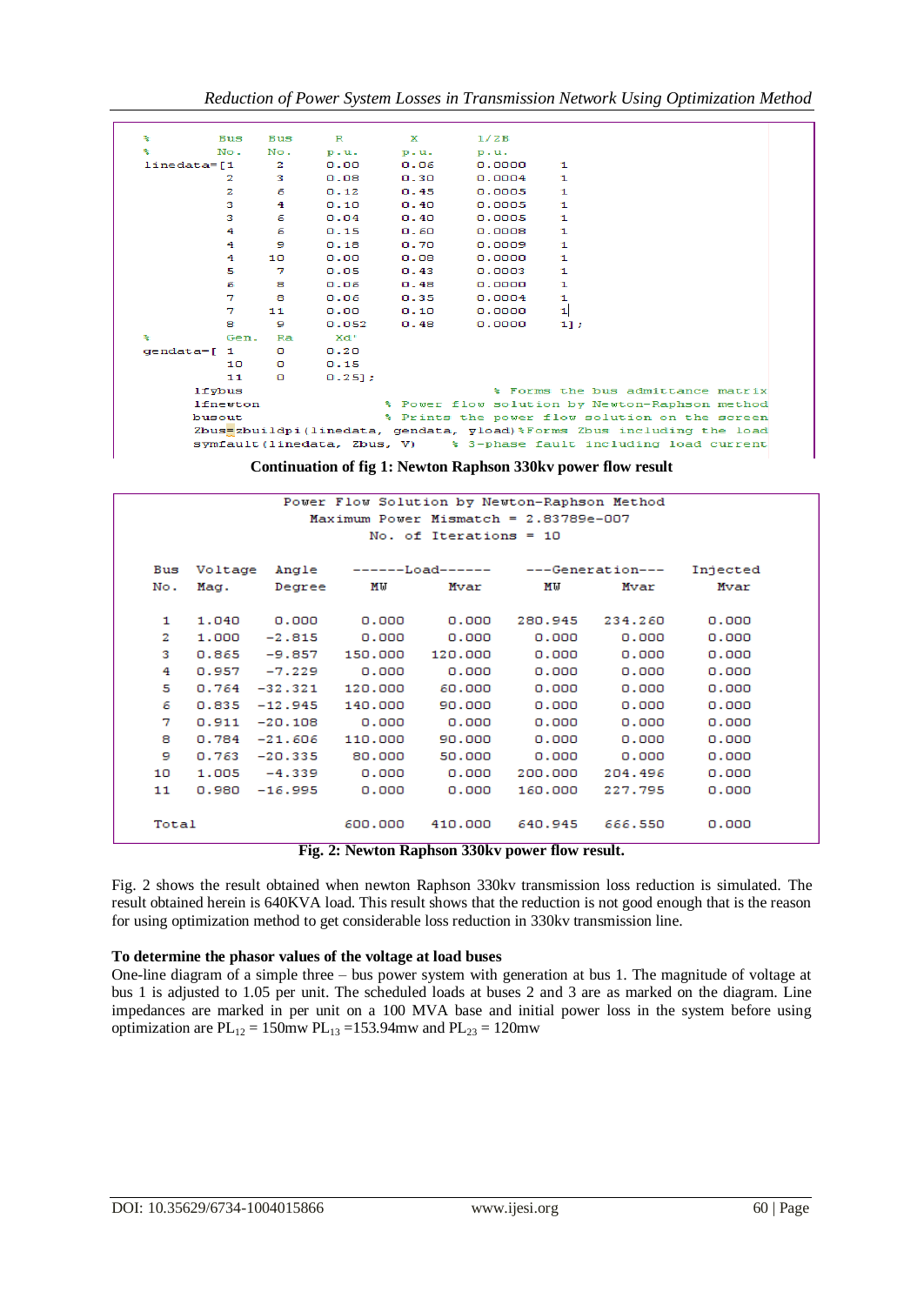

$$
Y_{12} = \frac{0.02 - j0.04}{0.004 - 0.0016}
$$
  
\n
$$
Y_{12} = \frac{0.02 - j0.04}{0.002}
$$
  
\n
$$
Y_{12} = 10 - j20
$$
  
\nSimilarly  $Y_{13} = 10 - j30$  and  $Y_{23} = 16 - j32$ 

At  $P - Q$  buses, the complex loads expressed in per units are For bus 2  $S_2^{ach} = \frac{0}{1}$  $rac{S}{(25)}$  $S_2^{ach} =$ 100  $S_2^{ach} = 2.566 - ji.102pu$ To convert load to per unit in bus 3  $S_3^{ach} = \frac{0}{1}$  $\mathit{Sb}$  $S_3^{ach} =$  $(138.6 + j45.2)$ 100  $S_2^{ach} = 1.386 - j0.452$ 

#### **To determine the slack bus real and reactive powers** The slack real and reactive power powers are

 $P_1 = 5.3139$ pu = 5.3139 x 100  $P_{1 To TAL} = 531.39$ mw  $Q_1 = 0.7652$ pu = 0.7652 x 100  $Q_1 = 76.52Mvar$ Similarly,  $P_2$  when calculated gave  $P_2$  total = 117mw

The result gotten are P1 total =  $531.31KW$  and P2 total =  $117KW$ To optimize a power loss reduction in a transmission network using optimization.

An EEDC company produces two types of power supply in a transmission network A and B that require power P1 and P2. Each unit of type A require 1KW of P1 and 2KW of P2. Type B requires 2KW of P1 and 1KW of P2 (Each unit).The company has only 531.31KW of P1 and 117KW of P2. Each unit of type A brings a profit of #500Million and each unit of type B brings a profit of #400Million for 330 KVA. Formulate the optimization problem to maximize profit that will optimize power loss reduction in a transmission network.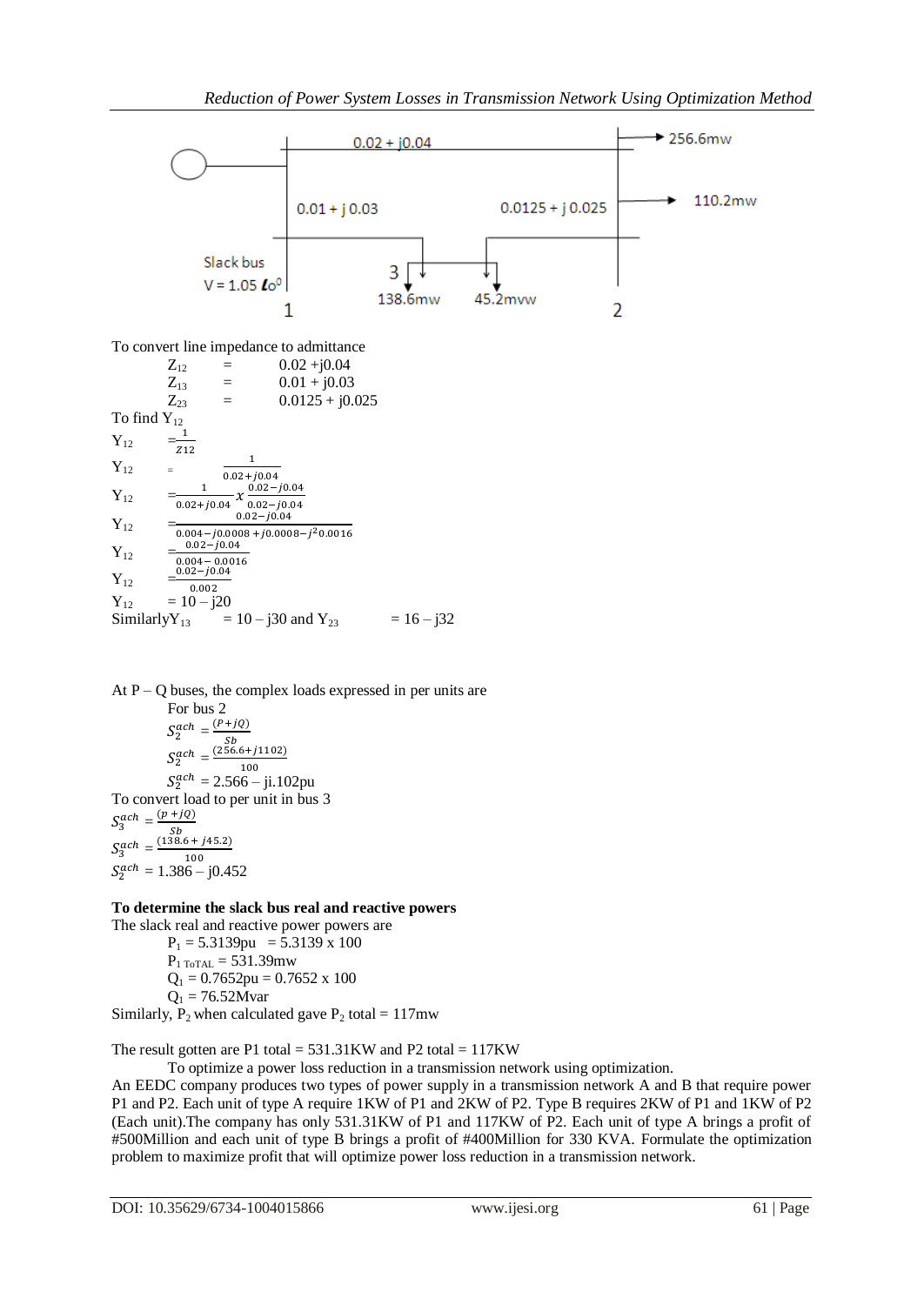| $- - - -$ |                        |                                 |                |  |  |  |
|-----------|------------------------|---------------------------------|----------------|--|--|--|
| Power     | $\angle$ (KW)<br>P1    | $P2$ (KW)                       | Profit (Naira) |  |  |  |
|           |                        |                                 | 500            |  |  |  |
|           |                        |                                 | 400            |  |  |  |
|           | 52121<br><u>JJI.JI</u> | $\overline{\phantom{a}}$<br>. . |                |  |  |  |

#### The optimization equation becomes

Maximize z = 500x + 400y --------------------------1 Subject to x + 2y <= 531.31 ------------------------------------2

2x + y <= 117-----------------------------------------3



Fig. 4: Result of power loss optimization

## **To determine active power loss reduction in the buses**

Power loss (mw)

The optimized values were used for the power loss reduction as shown on the table below

| Table 2: power losses |  |  |
|-----------------------|--|--|
|-----------------------|--|--|

| Test system | Initial power losses in the     | Final power losses in lines |
|-------------|---------------------------------|-----------------------------|
|             | Lines before using optimization | after using optimization    |
| 12 Bus      | 531.31                          |                             |
| 13 Bus      | 17ء                             |                             |

To calculate the active power loss reduction by transmitted generator TG To find active power loss reduction PLR in Bus 12 Applying formula for active power loss reduction PLR

$$
PLR_{12} = \underbrace{PL_{12}^{\text{initial}} - PL_{12}^{\text{final}}} \mathbf{x}
$$
 
$$
100
$$

$$
PL_{12}^{\text{initial}}
$$

PLR<sub>12</sub> = 
$$
\frac{531.31 - 117x}{531.31} \frac{100}{1}
$$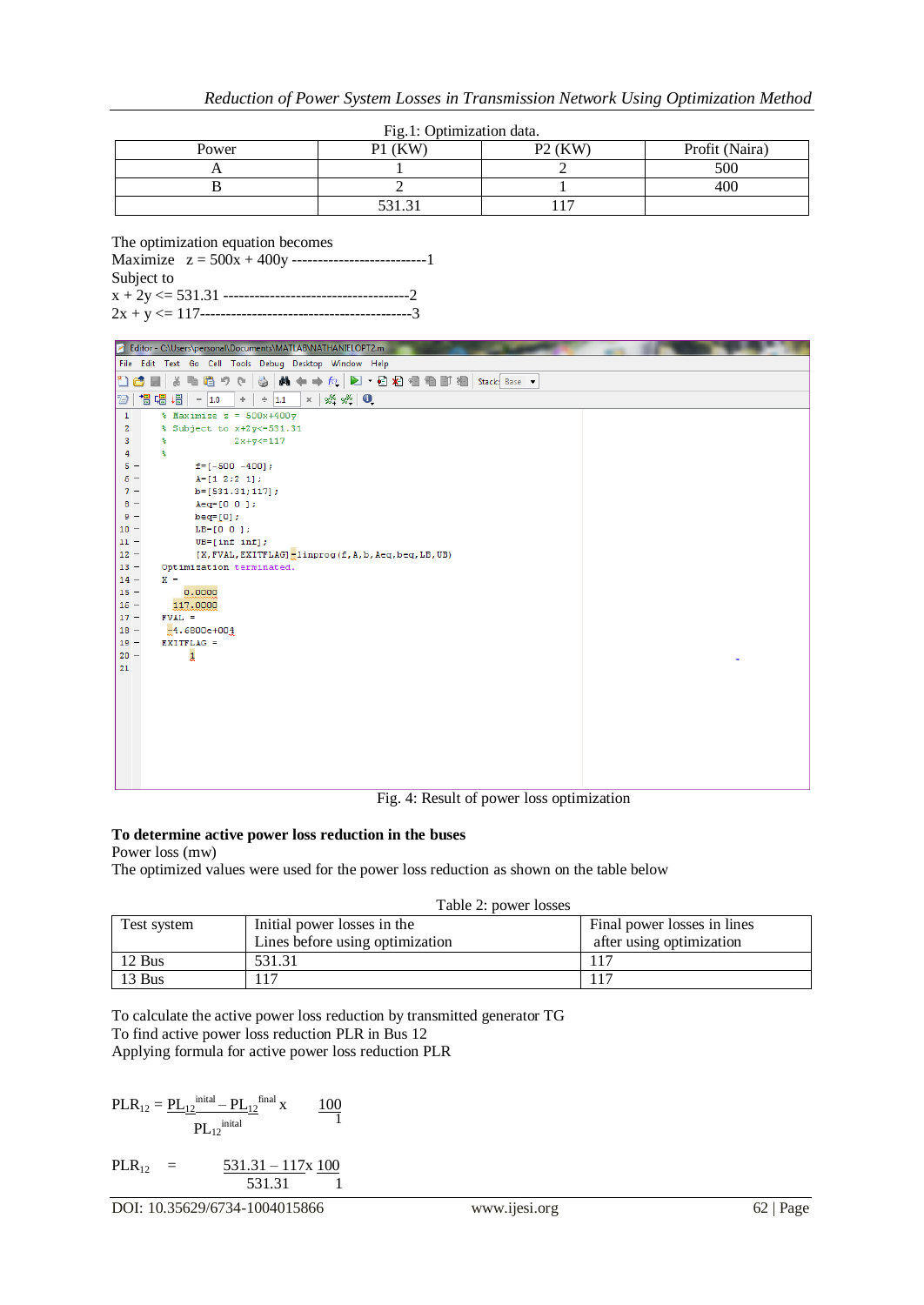PLR<sub>12</sub> =  $\frac{414.31}{100}$  x 100 531.31

 $PLR_{12} = 77.97\%$ 

**To design a model that reduces power losses in transmission network using optimization** The optimized power loss reduction Simulink model was designed as shown in fig 5



**Fig 5 Designed model that reduces power losses in transmission network using optimization**

Fig 5 shows the designed model that reduces power losses in transmission network using optimization method only. The power loss reduction when implemented is shown in fig 6



**Fig 6 Implemented Designed model that reduces power losses in transmission network using optimization**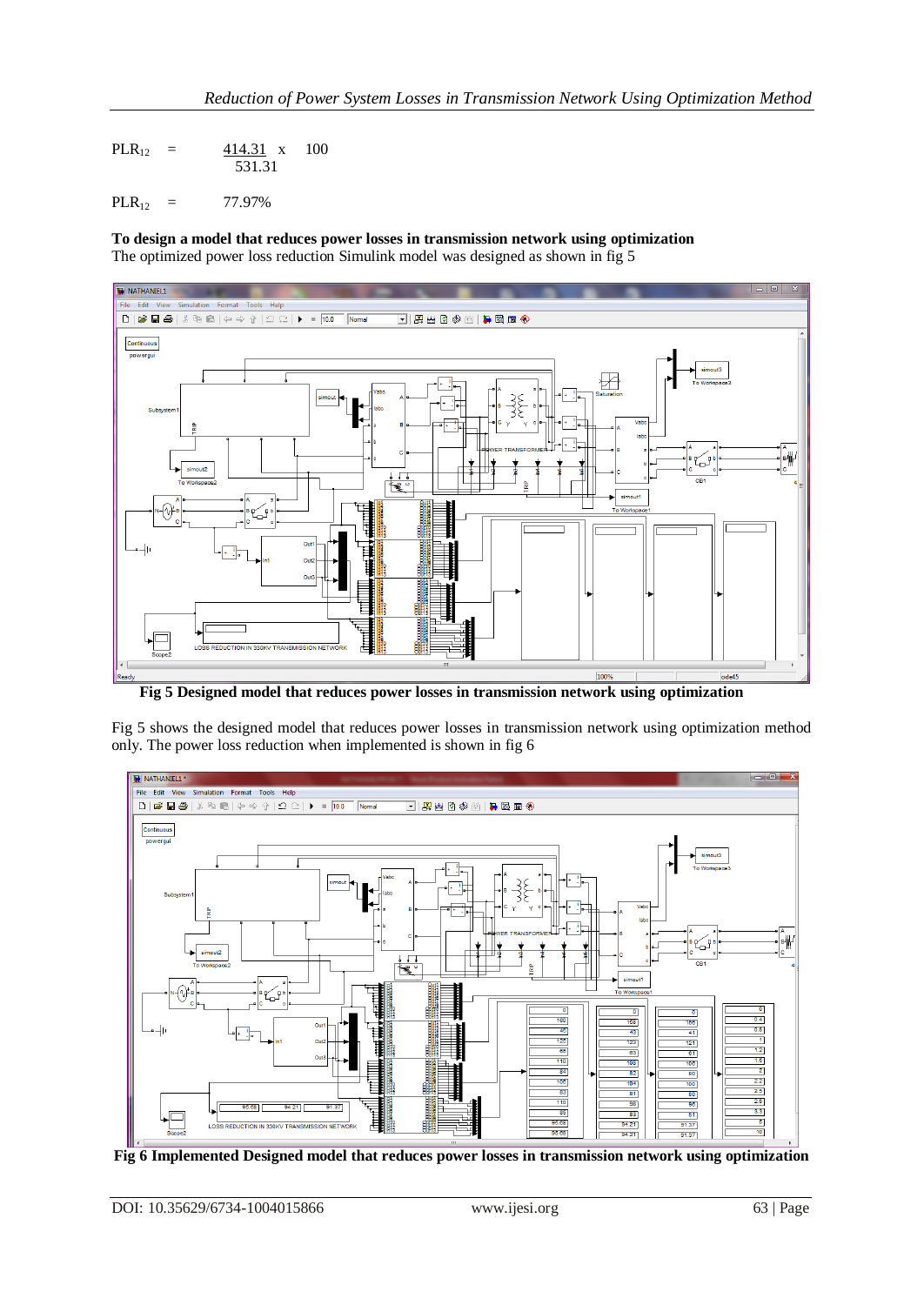Fig 6 shows an implemented designed model that reduces power losses in transmission network using optimization. Fig 6 reduces the losses in transmission network from 95.68Kw to 91.37kw when simulated.

**III. RESULT ANALYSIS Loss Reduction in Transmission Power System** 

| $-$ 0.000 $-$ 0.000 $-$ 0.000 $-$ 0.000 $-$ 0.000 $-$ 0.000 $-$ 0.000 $-$ 0.000 $-$ 0.000 $-$ 0.000 $-$ 0.000 $-$ 0.000 $-$ 0.000 $-$ 0.000 $-$ 0.000 $-$ 0.000 $-$ 0.000 $-$ 0.000 $-$ 0.000 $-$ 0.000 $-$ 0.000 $-$ 0.000 |                                           |  |  |  |  |  |  |
|-----------------------------------------------------------------------------------------------------------------------------------------------------------------------------------------------------------------------------|-------------------------------------------|--|--|--|--|--|--|
| <b>Active Power Loss Reduction</b>                                                                                                                                                                                          | Final power loss in the lines after using |  |  |  |  |  |  |
|                                                                                                                                                                                                                             | optimization                              |  |  |  |  |  |  |
| $PLR_{12} = 91.37\%$                                                                                                                                                                                                        | $PL_{12}^{final} = 12.94$ mw              |  |  |  |  |  |  |
| $PLR_{23} = 94.21\%$                                                                                                                                                                                                        | $PL_{23}^{final} = 6.94$ mw               |  |  |  |  |  |  |
| $PLR_{13} = 95.69\%$                                                                                                                                                                                                        | $PL_{13}^{final} = 6.64$ mw               |  |  |  |  |  |  |



**Fig 7 power losses in transmission network using optimization**

Fig 7 shows the power losses in transmission network using optimization. Fig 7 shows that the highest loss reduction in a transmission network occurred at a coordination percentage loss reduction at (95.69%,6.64(KW)), while the least loss reduction is at (91.37%,12.94(KW)).

| Table 2 Simulated data for designed model that reduces power losses in transmission network using |  |
|---------------------------------------------------------------------------------------------------|--|
| optimization                                                                                      |  |

| P <sub>1</sub> | P <sub>2</sub> | P <sub>3</sub> | <b>TIME</b> |
|----------------|----------------|----------------|-------------|
|                |                |                |             |
| 160            | 158            | 156            | 0.4         |
| 45             | 43             | 41             | 0.8         |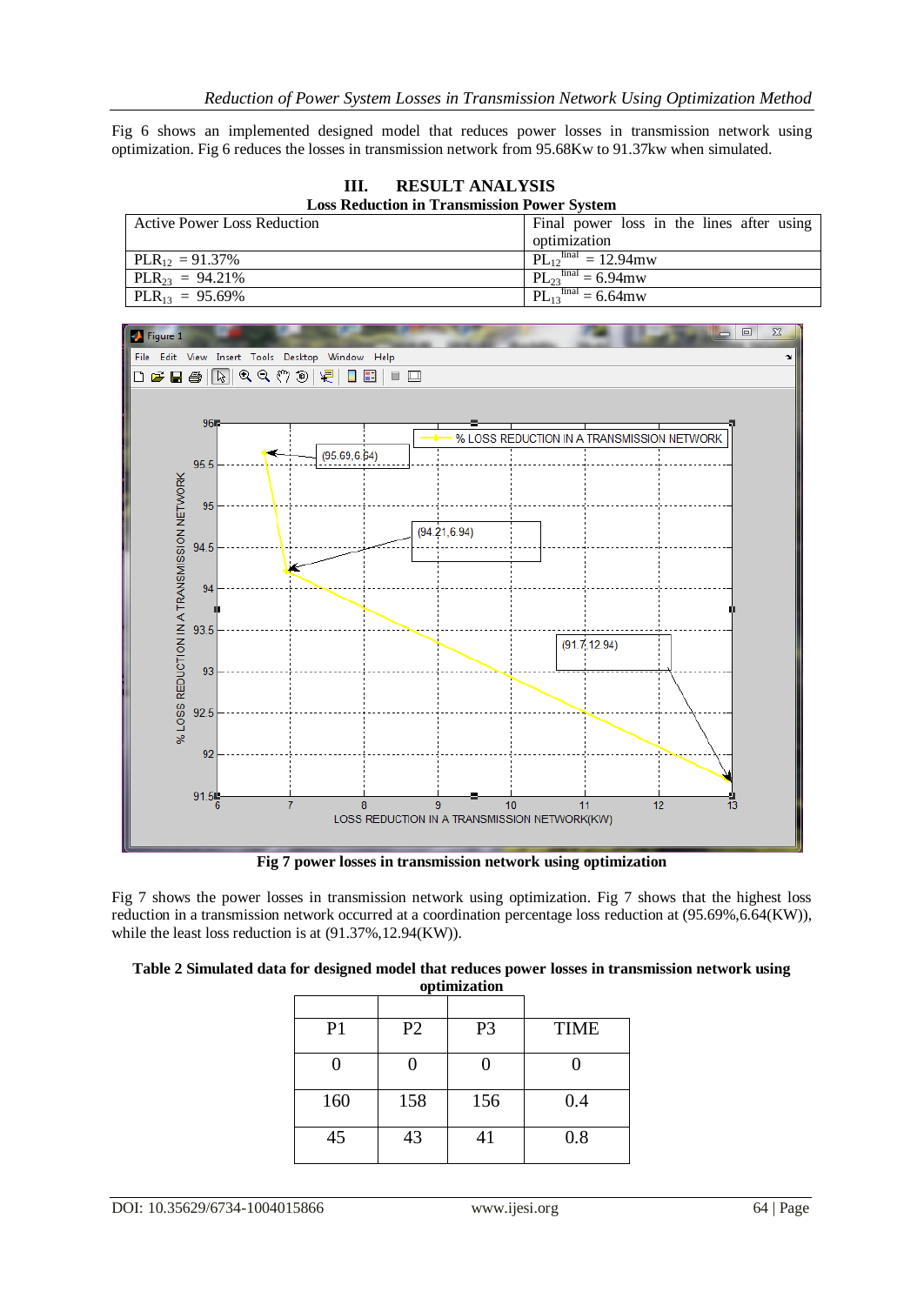| 125   | 123   | 121   | $\mathbf{1}$   |
|-------|-------|-------|----------------|
| 65    | 63    | 61    | 1.2            |
| 110   | 108   | 106   | 1.5            |
| 84    | 82    | 80    | $\overline{2}$ |
| 106   | 104   | 100   | 2.2            |
| 83    | 81    | 80    | 2.5            |
| 110   | 98    | 96    | 2.8            |
| 85    | 83    | 81    | 3.3            |
| 95.68 | 94.21 | 91.37 | 5              |
| 95.68 | 94.21 | 91.37 | 10             |



**Fig 8 Simulated result for designed model that reduces power losses in transmission network using optimization**

Fig 8 shows the simulated result for designed model that reduces power losses in transmission network using optimization. The loss reduction in transmission network becomes constant at P1 in a coordination of loss reduction in transmission network and Time of (95.68,5) to (95.68,10). On the other hand, the loss reduction in transmission network becomes constant at P2 in a coordination of loss reduction in transmission network and Time of (94.21, 5) to (94.21, 10).

Meanwhile the loss reduction in transmission network becomes constant at P3 in a coordination of loss reduction in transmission network and Time of (91.37, 5) to (91.37, 10). This shows that loss reduction in a transmission network reduces from 95.68 to 91.37 Kw